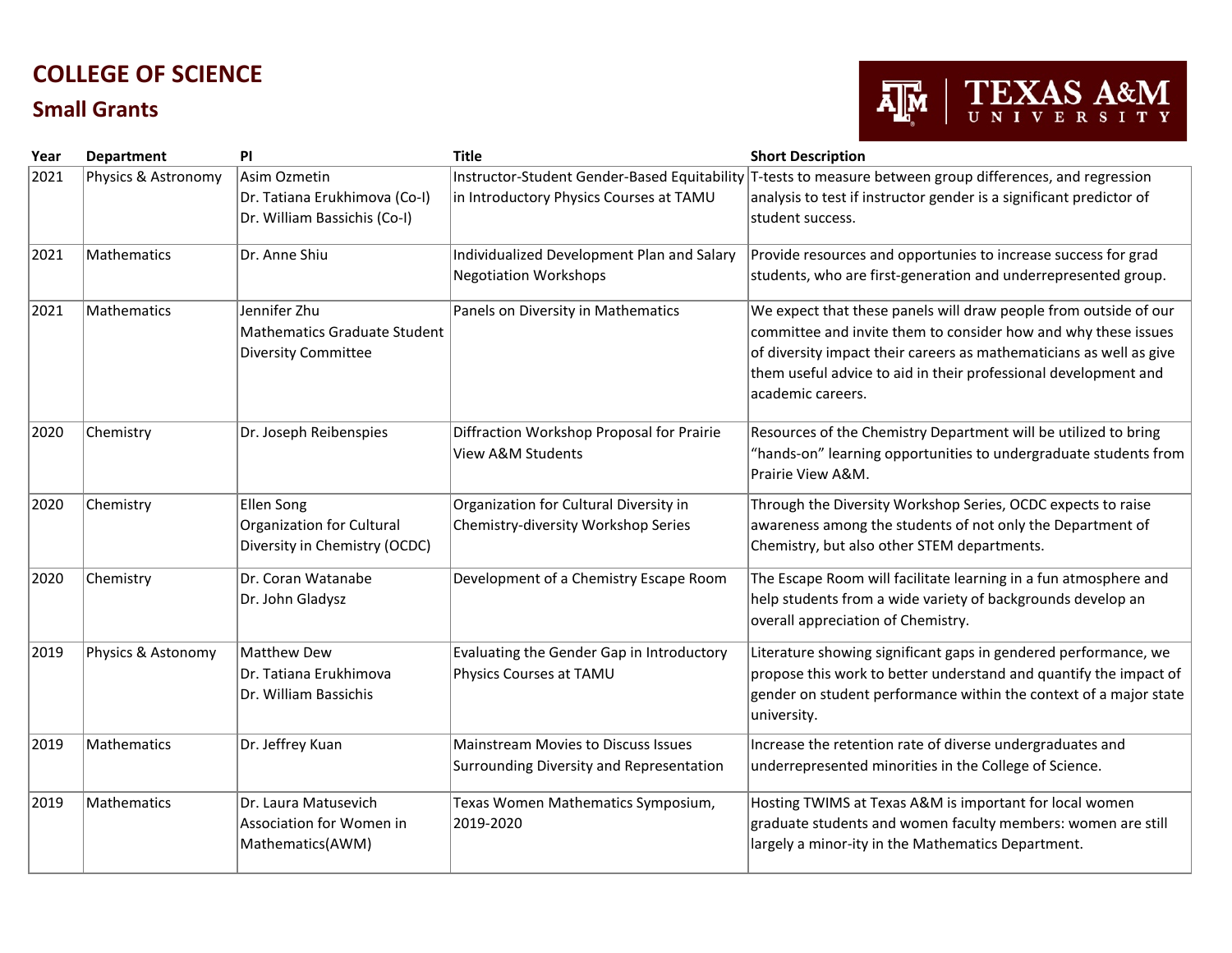| 2019 | Chemistry           | Organization for Cultural                                                             | Developing Diversity Lectures Series,                                                                                               | Programs will also help the students with career selection,                                                                                                                                                                                          |
|------|---------------------|---------------------------------------------------------------------------------------|-------------------------------------------------------------------------------------------------------------------------------------|------------------------------------------------------------------------------------------------------------------------------------------------------------------------------------------------------------------------------------------------------|
|      |                     | Diversity in Chemistry (OCDC)                                                         | Professional Development and Outreach<br>Activities for OCDC                                                                        | networking and recruiting opportunities, and transitions into post-<br>graduation life.                                                                                                                                                              |
| 2019 | Chemistry           | PostDoctoral Association of<br>Chemistry (PAC)                                        | Improve working climate for postdocs by<br>increasing diversity and equity.                                                         | The diversity efforts are to have a lasting impact on both the<br>personal and professional development of the postdocs involved<br>and will provide the opportunities to take on leadership roles<br>within our department.                         |
| 2018 | Statistics          | <b>Statistics Undergraduate</b><br><b>Student Association (SUSA)</b><br>Kirk Ammerman | R Programming Workshop                                                                                                              | The R workshop will increase engagement and interest, exposes<br>students to hands on experience. We expect this to reduce stress<br>and improve introductory skills.                                                                                |
| 2018 | Statistics          | <b>Statistics Graduate Student</b><br>Association (SGSA)<br>Eli Kravitz               | <b>Education through Exposure</b>                                                                                                   | We hope this helps students be more empathetic and accepting<br>towards others, and that our students can take their newfound<br>knowledge of other cultures into the professional careers.                                                          |
| 2018 | Cyclotron Institute | Dr. Alis Rodriguez Manso                                                              | <b>Cyclotron Women's Meetings: Promoting</b><br>Diversity, Equity and Inclusion                                                     | Our plan is that the implementation of these monthly meetings at<br>the Cyclotron provides a solid intergroup dialogue, support for bias<br>reporting, diversity peer educators and advice/action on<br>developing women's leadership.               |
| 2018 | Mathematics         | Dr. Laura Matusevich<br>Association for Women in<br>Mathematics(AWM)                  | Peer Mentoring for Mathematics Graduate<br>Students                                                                                 | The Mentoring Program's goal is to enhance the climate among<br>incoming graduate students, and foster community building<br>throughout our graduate student corps.                                                                                  |
|      | 2018 Chemistry      | Organization for Cultural<br>Diversity in Chemistry (OCDC)                            | Developing Diversity programs for OCDC                                                                                              | To provide students with useful soft skills via professional<br>workshops, and to promote a friendly and healthy working climate<br>via cultural and social events.                                                                                  |
| 2018 | Chemistry           | Postdoctoral Association of<br>Chemistry (PAC)                                        | Improve the Working Climate for<br>Postdoctoral Researchers by Increasing<br>Diversity and Equity in the Department of<br>Chemistry | The diversity efforts by the PAC are anticipated to have a lasting<br>impact on both the personal and professional development of the<br>postdocs involved, and will provide the opportunities to take on<br>leadership roles within our department. |